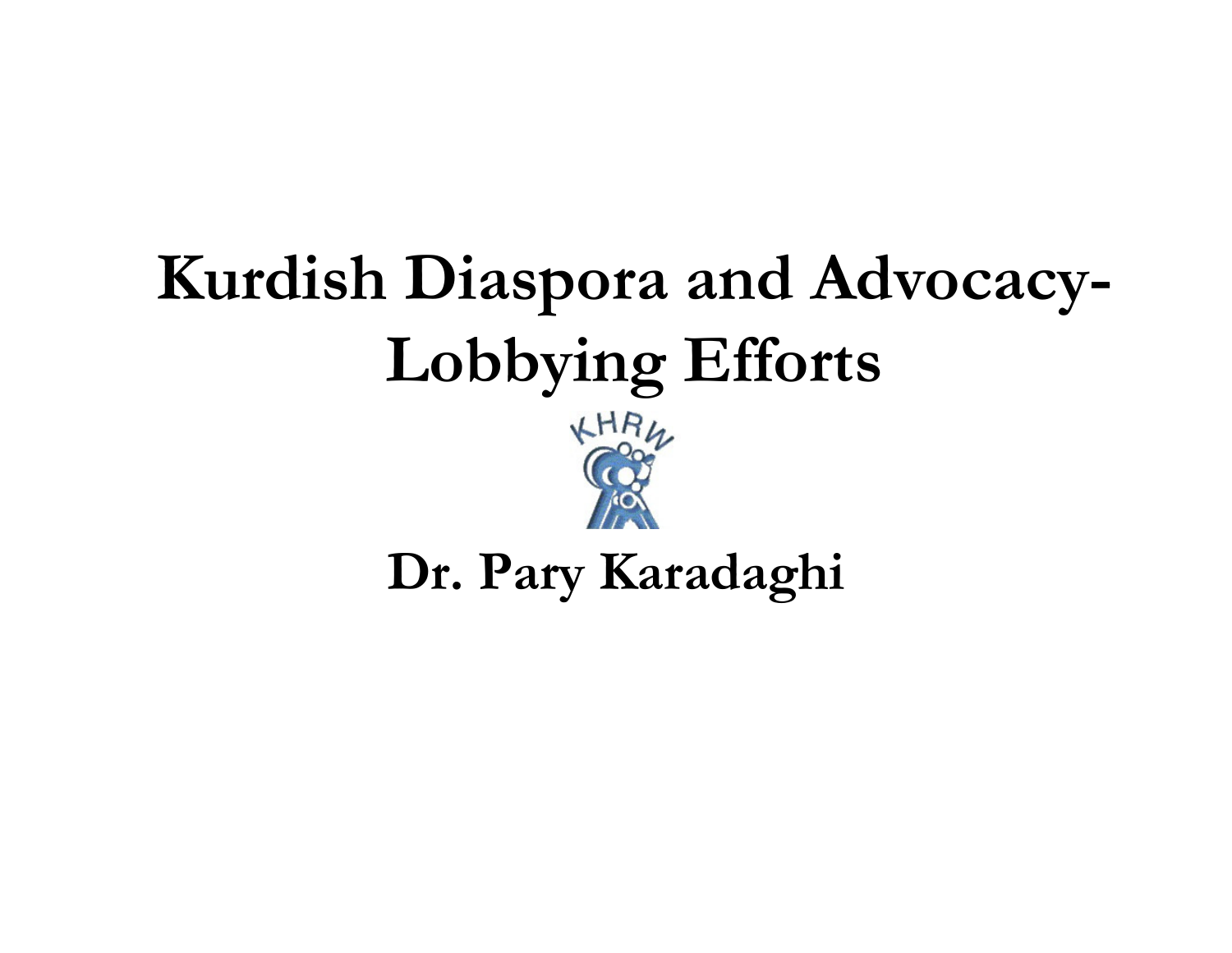## The Meaning of Diaspora

- Diaspora is a originally from the Creek language meaning scattering or dispersion
- Diaspora is "the movement, migration, or scattering of people away from an established or ancestral homeland" or
- People dispersed by whatever cause to more than one location, or
- People settled far from their ancestral homelands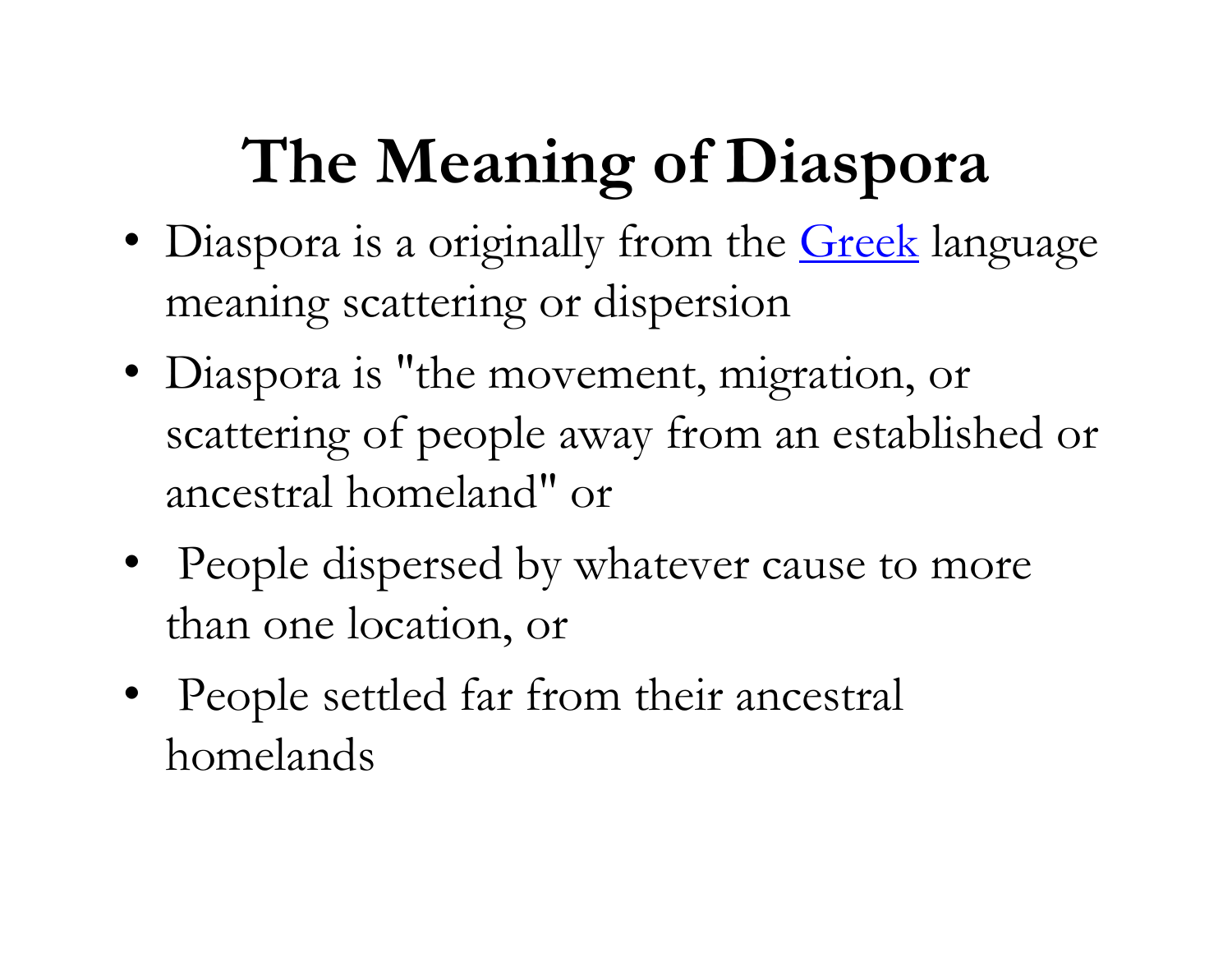### The Role of the Kurdish Diaspora

- Kurds in the US
- Kurds in Canada
- Kurds in Europe
- Kurds in Australia
- Kurds in New Zealand
- Kurds in Middle East
- Kurds in North Africa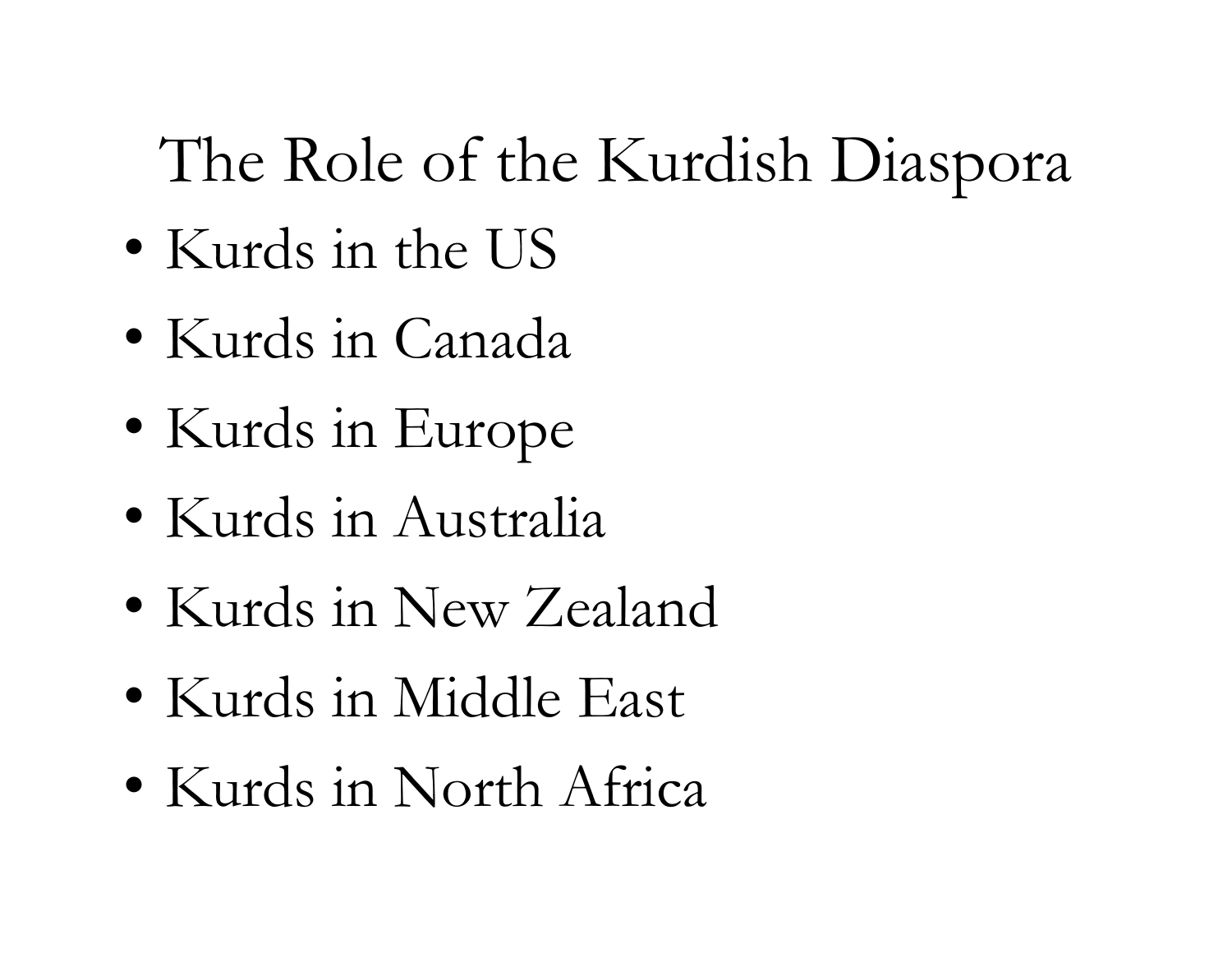### The Role of the Kurdish Diaspora in Promoting Kurdish rights

- Kurdish Diaspora have played and continue to play a significant role in promoting human rights, the right to self-determination, and the branding of Kurdistan as an internationally accepted nationality
- In Iran, Syria and Turkey the basic rights of Kurdish identity is forbidden. Kurds in Syria have lost their citizenship and are stateless sincethe 1960s.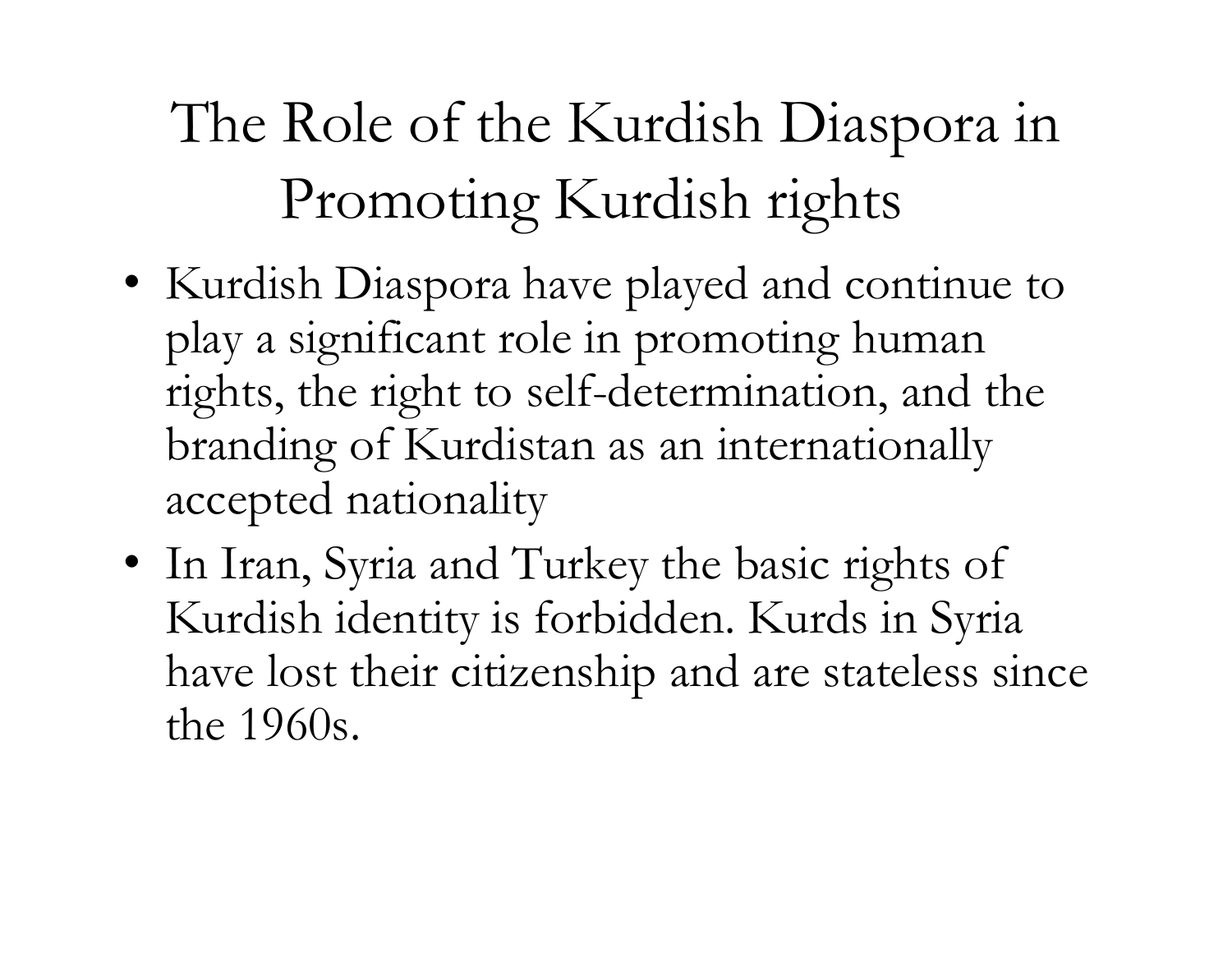### Definition of Lobbying

Lobbying or lobby is the act of attempting to influence decisions made by officials in the government, most often legislator or members of government agencies. Lobbying in the US is done by many different types of people and organized groups:

• Individuals in the private sector, corporations, fellow legislators or government officials, nonprofit organizations, or advocacy or interest groups.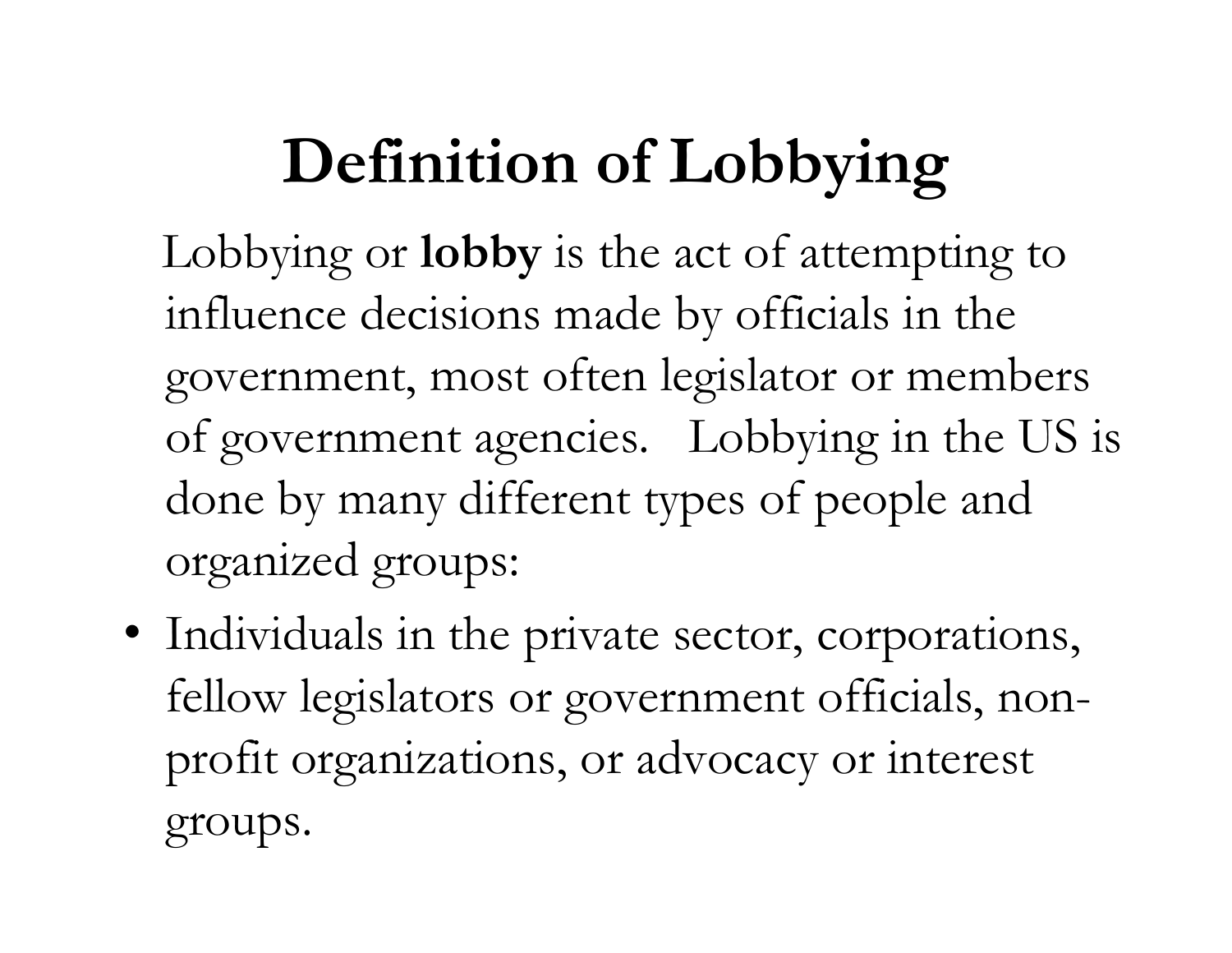### Advocacy Groups

- Advocacy groups, or lobby & interest groups;
- Special interest groups use various forms of advocacy to influence public opinion and/or US foreign policy; they have played and continue to play an important part in the development of political and social systems. Groups vary considerably in size, influence and motive; some have wide ranging long term social purposes, others are focused and are a response to an immediate issue or concern.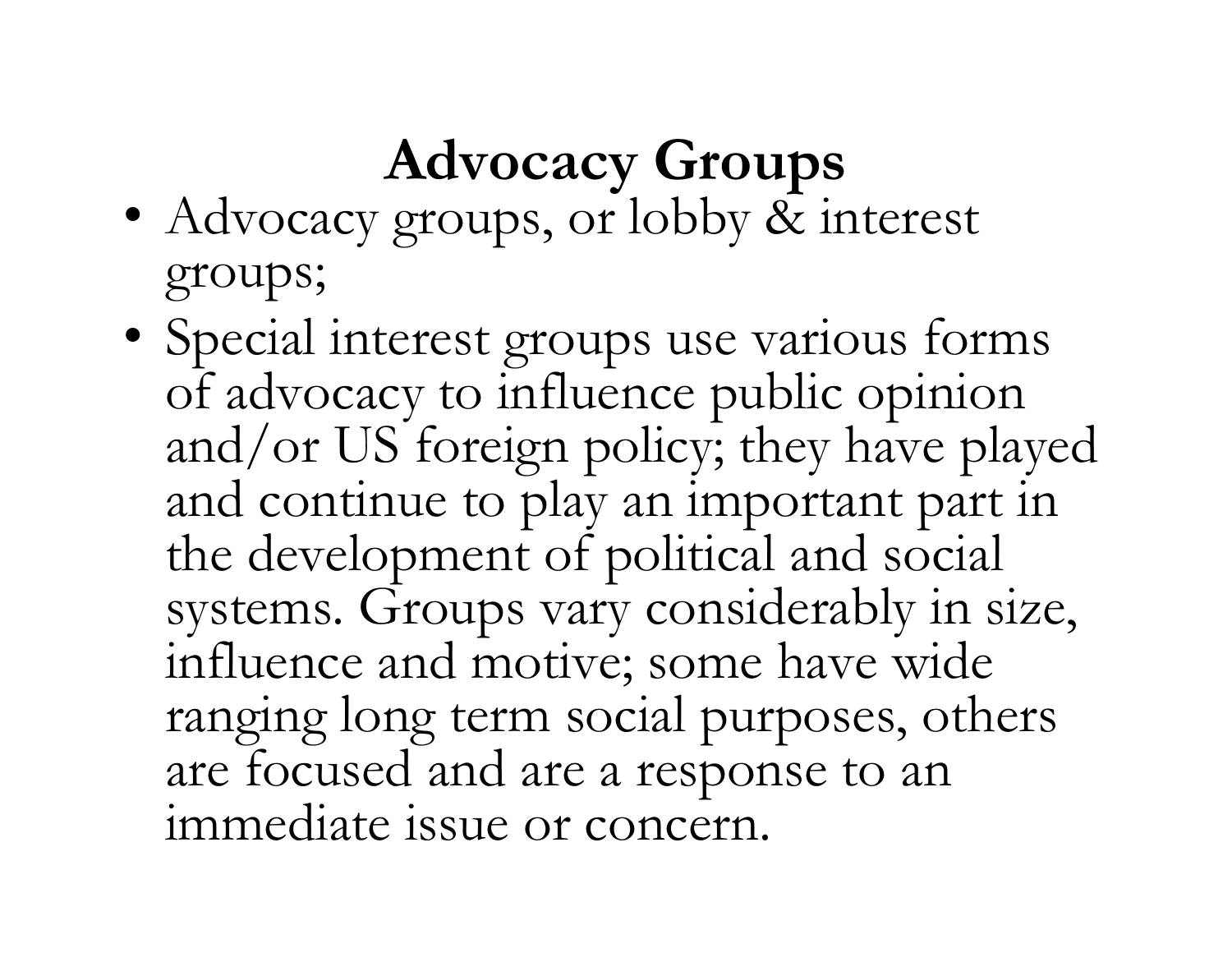### The Role of Kurdish Advocacy Groups

- Advocacy groups or lobby groups and some interest groups and special interest groups) use various forms of advocacy to influence public opinion and/or US foreign policy; they have played and continue to play an important part in the development of political and social systems. Groups vary considerably in size, influence and motive; some have wide ranging long term social purposes, others are focused and are a response to an immediate issue or concern.
- $\bullet$  Motives for action may be based on a shared political, faith, moral, the rights to self-determination, or basic human rights position.
- • Kurdish Diaspora can use varied methods to try to achieve our aims including lobbying, media campaigns, publicity stunts, polls, research and policy briefings.
- $\bullet$  Socio Economic Factors-Kurds in the United States are still relatively new to this country some are still struggling economically and have adjustment issues, education, immigration, employment, housing, etc.
- $\bullet$ Community Building in the United States and Canada
- $\bullet$  Business Initiative and Income Generation for our population-Encouraging business development in Kurdistan-KRG and Southern Kurdistan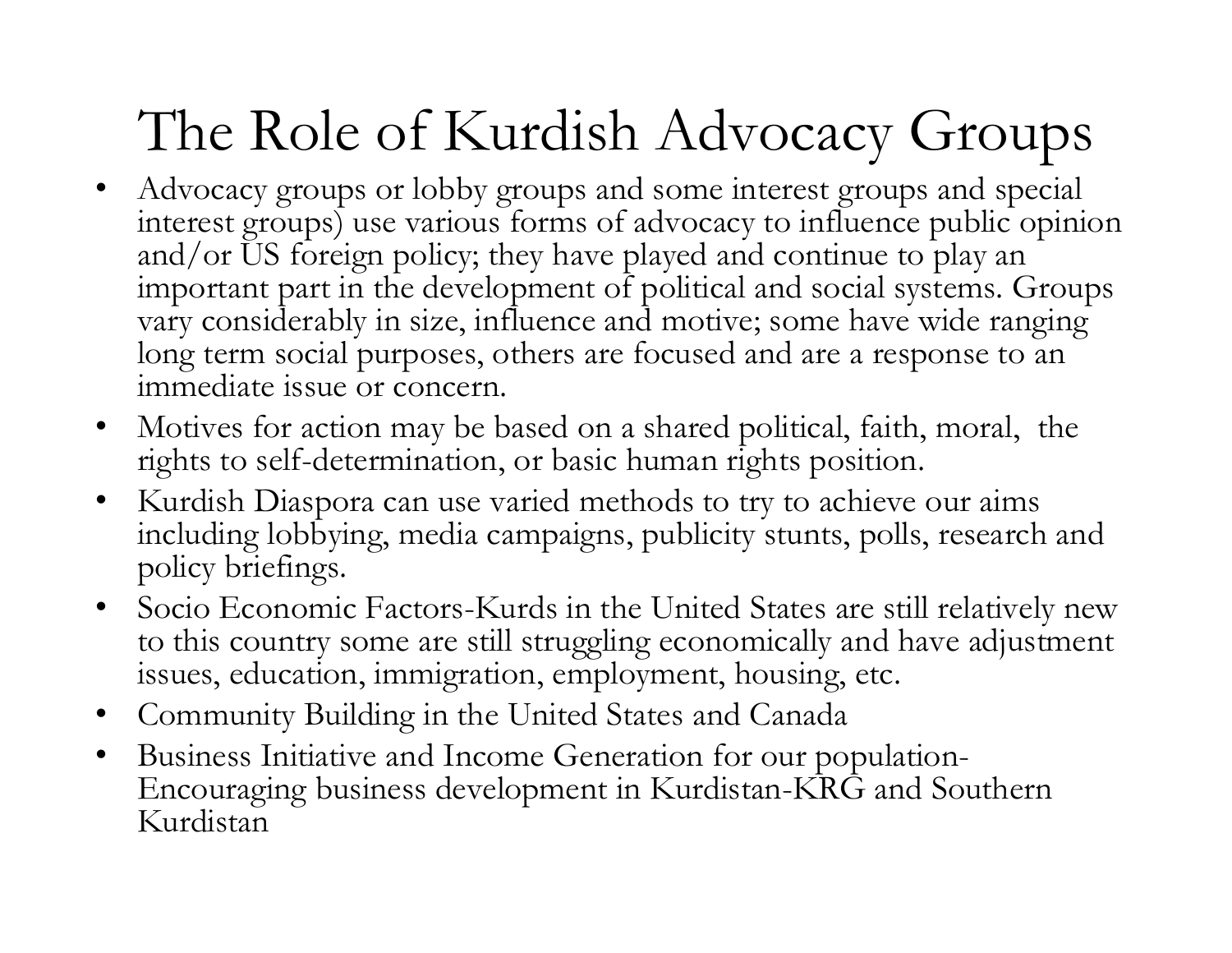### The Role of Kurdish Women

- Kurdish women continue to play and have played significant role in preserving the culture and the ethnic heritage
- Kurdish women have sacrificed are equal partners of men
- Recognition of women rights as human rights
- Promotion of girls and women education
- Participation of women in the decision making process as it pertains to Kurdish cause and Kurdistan